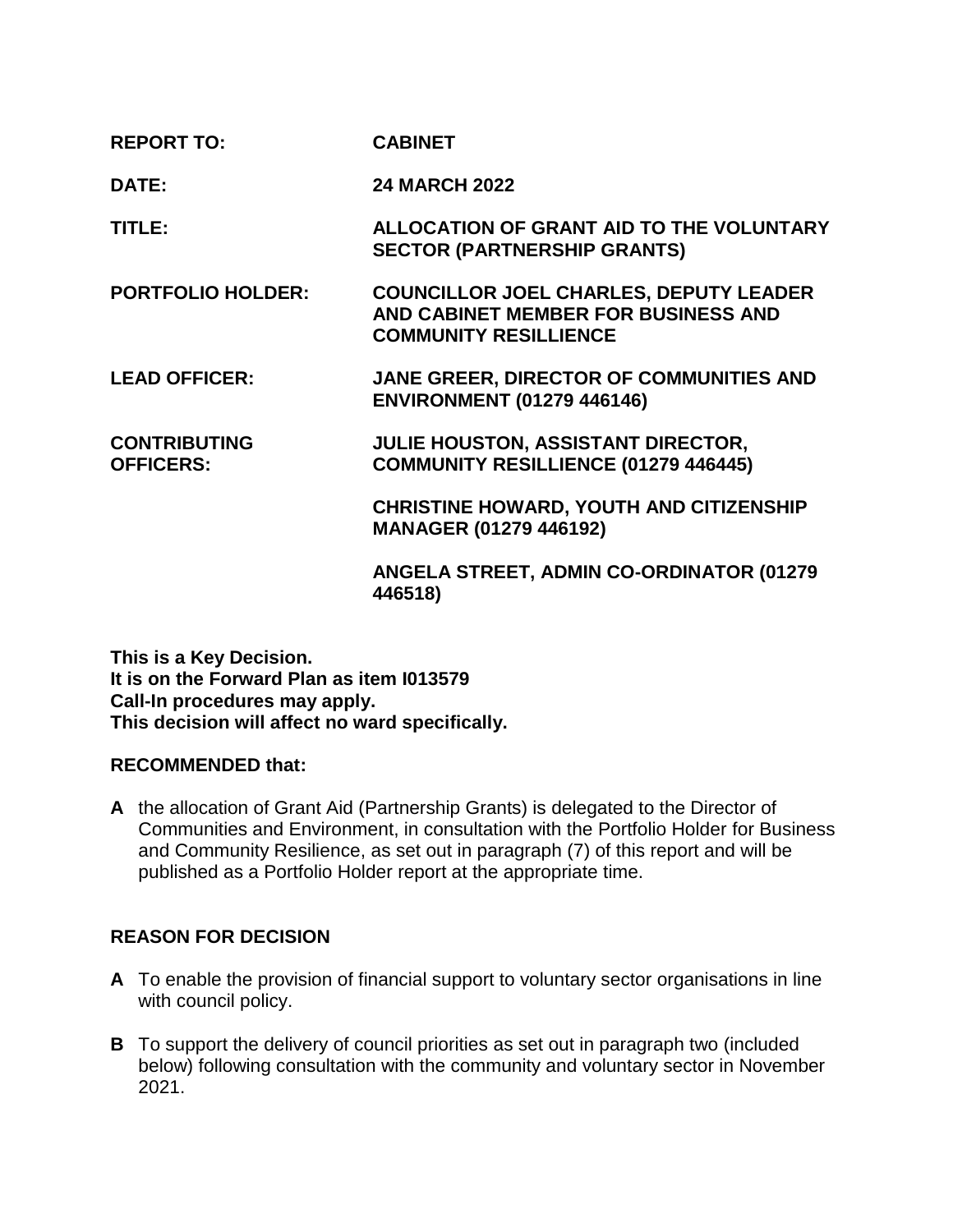# **BACKGROUND**

- 1. In November 2021, in preparation for the allocation of Grant Aid to the voluntary sector (Partnership Grants) for the period 2022/23 - 2024/25, the council undertook a review of the current process. The review included the opportunity to deliver a faceto-face consultation event with a range of local community and voluntary sector groups and organisations to establish their view on the current process and how best the 2022/23 - 2024/25 fund could be utilised to ensure maximum benefit to the community.
- 2. As a result of the discussions that took place at the consultation event, the council decided to make some minor changes to the process for allocation of Grant Aid (Partnership Grants), including focusing the allocation of funds for the period 202/23 - 2024/25 on local priorities identified by participants at the consultation event – namely:
	- a) Support the town's financial, health and social recovery from COVID-19 and address issues of the impact of long-COVID on residents and business
	- b) Improve social inclusion and reduce inequality
	- c) Tackle financial, food and digital insecurity and debt
	- d) Reduce loneliness and social isolation
	- e) Improve opportunities for employment, training and skills development
	- f) Increase volunteering opportunities; and
	- g) Support physical and mental health and wellbeing initiatives and promote suicide prevention work
- 3. The value of the Partnership Grants fund is £131,000 per year for three years. The cash grants currently received by community and voluntary organisations are due to cease on 31 March 2022 therefore an opportunity to apply for a Partnership Grant for the period 2022/23 to 2024/25 was advertised on the council's social media and website in January 2022.
- 4. Community and voluntary organisations were invited to submit an Expression of Interest with a closing date of 30 January 2022. Thirty-Five Expressions of Interest were received and following evaluation by officers all organisations that submitted an Expression of Interest were subsequently invited to submit a full funding application.
- 5. Twenty-seven full funding applications were received. All the applications have been reviewed by a panel of officers and assessed against agreed priorities. The submission of mandatory supporting documents, including an Equal Opportunities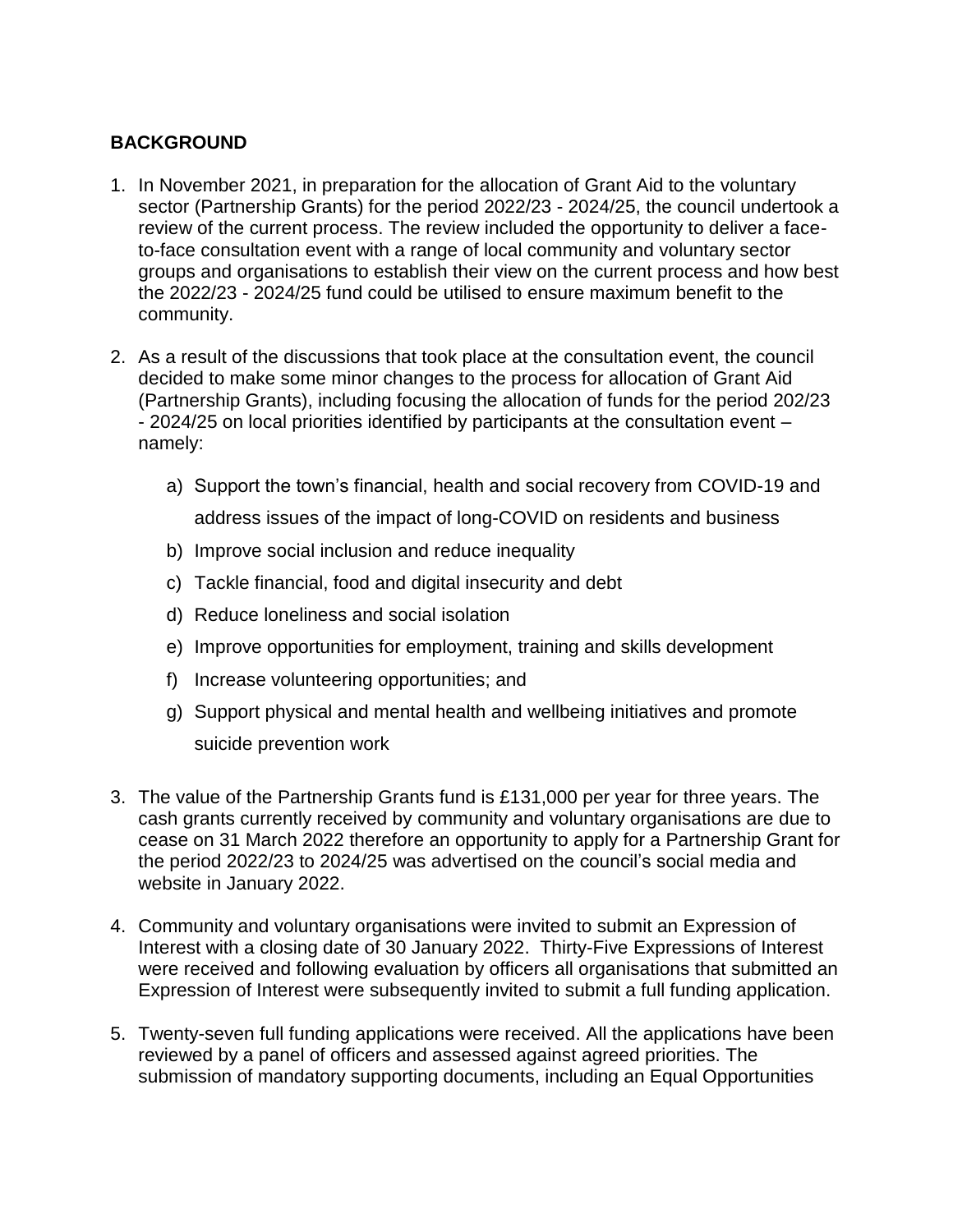Policy or statement and most recent set of financial accounts, were requested as part of the due diligence undertaken.

- 6. The total amount of funding requested by applicants has far outweighed the budget available (£131,000 per year for 3 years) with in excess of £530,000 per year being requested resulting in the scheme being heavily over-subscribed. The number of applications received was also significantly higher than for the 2019/20 – 2021/22 funding period.
- 7. Officer recommendations for the allocation of Partnership Grants have been spread across three funding bands, and are set out in paragraph eight below. Funding band descriptors are as follows.

Organisations must demonstrate:

- a) Band 1 has evidenced six or more of the council's Partnership Grant priorities; the organisation is multi-faceted with a proven track record and provides wide reaching services that support all sections of the community
- b) Band 2 has evidenced four or more of the council's Partnership Grant priorities; the organisation has a proven track record and provides services that reach targeted sections of the community
- c) Band 3 has evidenced a minimum of one of the council's Partnership Grant priorities; the organisation has a proven track record and provides services that reach targeted sections of the community

## **ISSUES/PROPOSALS**

8. It is proposed that the funding available (£131,000 per year) be allocated across three funding bands as follows to support delivery against agreed priorities to meet identified need and ensure maximum benefit to the community.

| Band one $-$ £20,000 and over |
|-------------------------------|
| Band two - £5,000 to £20,000  |
| Band three - under £5,000     |

- 9. Organisations will be awarded the grant for a period of three years, subject to budget availability and satisfactory performance against agreed targets. Targets will be monitored by a Balanced Scorecard method to ensure that grant recipients can clearly evidence outcomes and positive change for the benefit of the community.
- 10.Organisations will be paid their grants six-monthly in advance and at the end of each six-month period, using the Balanced Scorecard, and will be required to report on